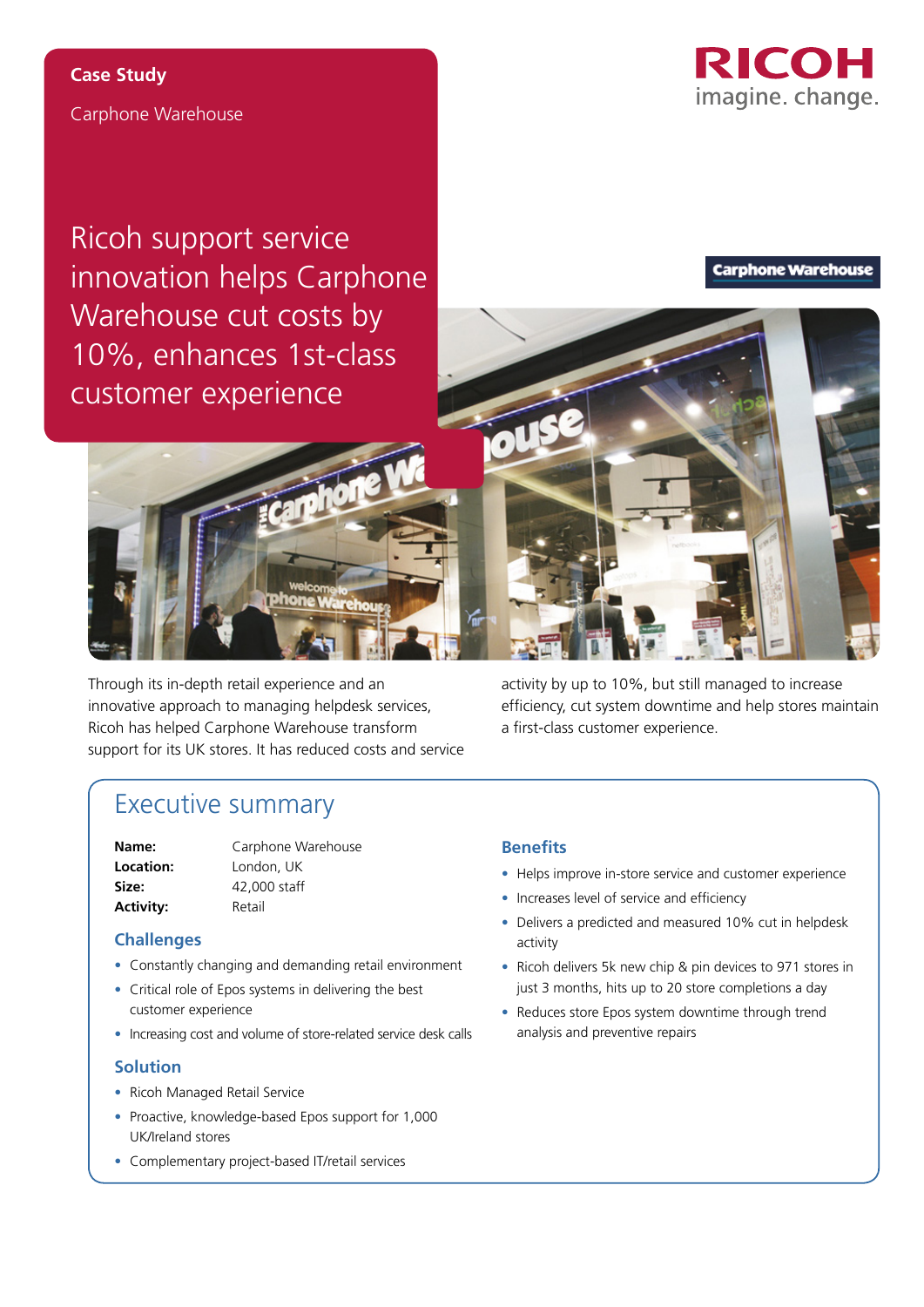

## **Challenges**

Carphone Warehouse is part of Dixons Carphone plc, Europe's leading specialist electrical and telecommunications retailer and services company, employing over 42,000 people in eleven countries.

Across the UK and Northern Ireland, Carphone Warehouse has around 1,000 high-street and shopping-centre retail shops, as well as outlets inside Currys PC World stores. To support its in-store electronic point-of-sale (Epos) systems, Carphone Warehouse has had a long-term partnership with Ricoh. Carphone Warehouse's global IT service desk handles first-line support issues, while more complex on-site support problems are passed to Ricoh.

When the Ricoh service started in 2005, it was a standard break-fix agreement. But, as retail businesses face challenges such as the growth in omni-channel retailing, Carphone Warehouse's operational environment has evolved with more and different types of stores and multiple ways of engaging with customers.

The business has a strategy to transform the mobile phone retail experience. Epos systems are becoming more complex to meet the demand of a new retail environment that recognises the high cost of a phone purchase and customer need for more time, space and efficiency. For example, moving from paper to digital documentation. Consequently, pressure on technical support in terms of volume, complexity and cost has increased. The risk was support costs getting out of control as well as insufficient technical resources to meet increasing demand. Carphone Warehouse had considered several solutions, even replacing hardware, but was impressed by some of the ideas and innovation Ricoh offered.



Although the front-line service desk was not Ricoh's primary function, the company agreed to collaborate with Carphone Warehouse to find an effective solution. This began with an in-depth discovery exercise managed by Ricoh. It involved workshops with the Carphone Warehouse service operation to analyse in-bound support calls and equipment failures. The discovery exercise also looked at workflows once a support ticket had been opened.

The discovery showed that Ricoh could enhance its support and add value to Carphone Warehouse's first-line support operation. Because of its first-hand experience of store operations, Ricoh saw an opportunity to help Carphone Warehouse streamline and improve the fault reporting and handling process. Ricoh and Carphone Warehouse decided to run a three-week pilot to see if service desk operations could be handled better. Ricoh's expertise and knowledge of the stores and their Epos systems means it is uniquely placed to understand what kind of problems and challenges stores face. Although Ricoh was not able to reduce inbound call volumes, the pilot showed that by changing processes and interventions it was possible to reduce the number of site visits.

Ed Slingsby, Head of Stores and Distribution Infrastructure at Carphone Warehouse, says, "Ricoh has developed an in-depth understanding of Carphone Warehouse's business requirements and in-store environment. It has delivered a reliable and consistent service and, when needed, has been agile and responsive to all sorts of challenges. This level of service goes beyond what you would normally expect from a supplier and it's of huge value to Carphone Warehouse. It makes Ricoh the ideal partner to drive forward changes to our store support services."

#### **Solution**

Carphone Warehouse has invested in several solutions under Ricoh's Managed Retail Service (RMRS) designed to modernise retail IT systems and create a better shopping experience. Carphone Warehouse has renewed its Epos system maintenance contract with Ricoh for another five years and is using Ricoh's retail expertise to deliver additional IT services to stores.

Under the new contract Ricoh and Carphone Warehouse are working collaboratively to improve support operations. A technical vetting service run by a dedicated Ricoh service desk conducts pre-site visit calls to stores to qualify support requests.

Epos systems that Ricoh supports typically comprise a screen, PC, specialist retail keyboard, chip and pin device, receipt printer, flat-bed scanner, digital signature pad and promotional display screens. The service is delivered via Ricoh's inhouse, network of Epos specialists who meet on-site, nextbusiness-day SLAs anywhere in the UK. All Ricoh engineers are fully trained on live, in-store Epos systems and processes.

*continued overleaf*